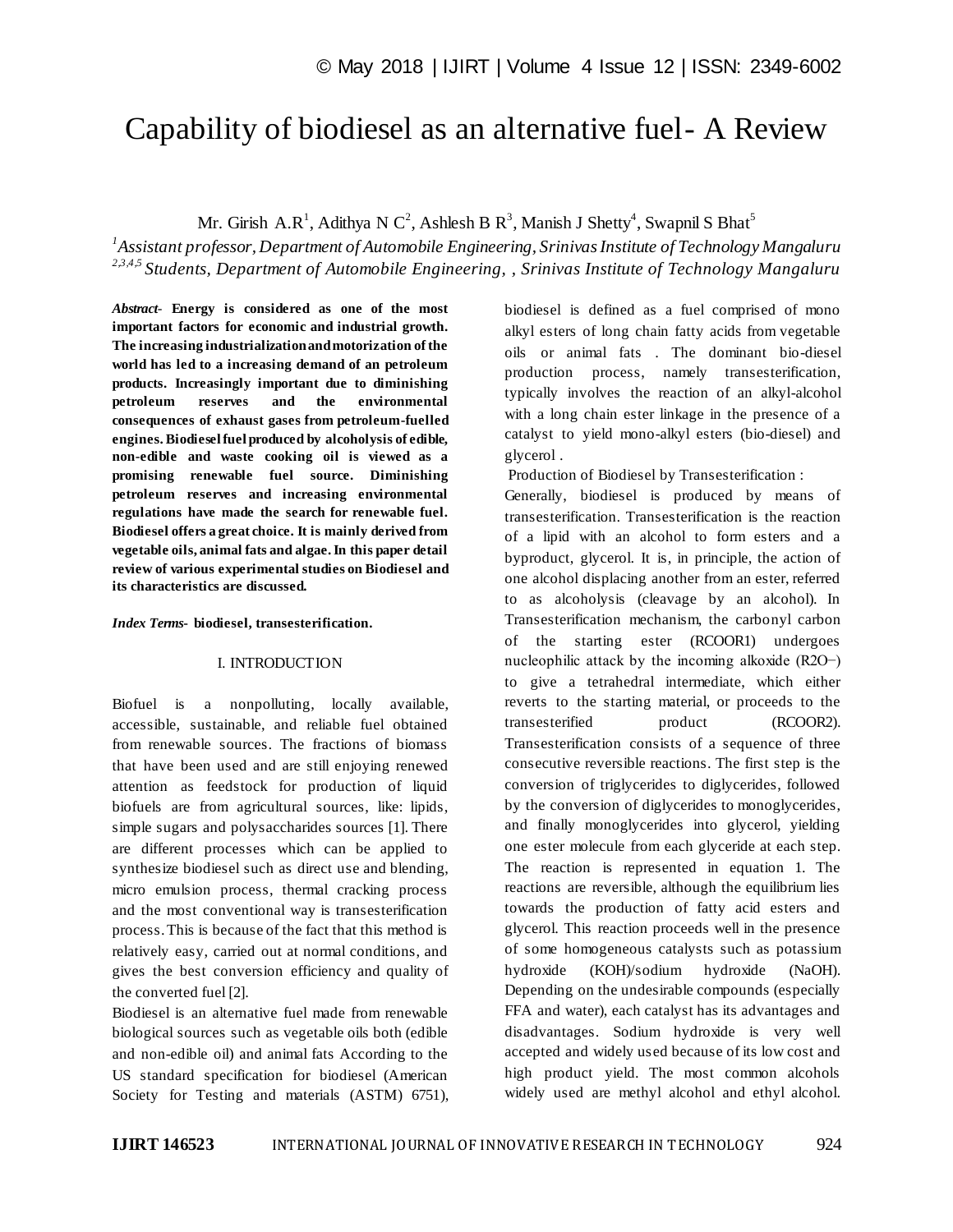Among these two, methanol found frequent application in the commercial uses because of its low cost [3].

Triglycerides + ROH  $\longrightarrow$  Diglycerides + R<sup>1</sup>COOR Diglycerides+ROH Monoglycerides+R<sup>2</sup>COOR

Monoglycerides+ ROH Glycerol  $+R^3COOR$ 

Equation 1 Chemistry of transesterification

The fuels of bio-origin can provide a feasible solution to this worldwide petroleum fuel crisis. Gasoline and diesel-driven automobiles are the major sources of greenhouse gas (GHG) emission. Researchers around the world have explored several alternative energy resources having the potential to quench the everincreasing energy thirst of today's population. Biodiesel from vegetable oils is emerging as a potential substitute for diesel to be used in IC engines. The Ministry of Petroleum & Natural Gas, Govt. of India has taken several measures for enhancing exploration and exploitation of petroleum resources, apart from developing the distribution and marketing of petroleum products. There was an increase by 7.15% in production of total petroleum products, including fractionators, during 2012–13 compared to the year 2011–12. This calls to improve the alternative resources for continuous feed of demand of energy. Large-scale biodiesel production from edible oil is negatively impacting India due to competition with food crops creating economic imbalances. A possible solution to overcome this problem is to use non-edible oil. The main feedstocks for biodiesel production from non-edible oils are Jatropha, Pongamia and Polanga etc. Eucalyptus Oil is also one the non-edible oils which can be a potential source for biodiesel due to its large availability in India [4].

Biodiesel can replace fossil fuel as a "clean energy source". It can protect the environment by reducing

CO2, SO2, CO, HC.The carbon cycle of Biodiesel is dynamic through the photosynthesis process. Plants absorb CO2, which is more than those discharged by the biodiesel combustion process. Thus, using biodiesel can more effectively reduce the emission of CO2, protect the natural environment and maintain

the ecological balance, compared to the use of fossil fuel .The emission of SO2 in the combustion process of biodiesel is much lower than normal diesel oil because of the low sulfur content in it. Thus, the use of biodiesel instead of normal diesel oil will effectively reduce acid rain, which represents a serious threat to the environment and human infractructure in forms of acidification of soil, surface and ground water forest and vegetation damage, and increased corrosion of buildings and historical monuments made from calcium containing stones. Furthermore, CO, HC and particulate matters will be less discharged, because ester compounds in biodiesel contains oxygen promoting clean burning. Using biodiesel can also reduce air pollution. The use of biodiesel in a conventional diesel engine results in a substantial reduction of hydrocarbons, aromatic hydrocarbons, carbon monoxide, alkenes, aldehydes, ketones, and particulate matter. Nitrogen oxide emissions are slightly increased if the engine management remains unchanged. However, this can be optimized using special software and biodiesel sensors. Using biodiesel decreases solid carbon fraction particulate matter and eliminates the sulfate fraction. Increasing the percentage of biodiesel blended with petroleum diesel fuel progressively eliminates sulfates. Biodiesel works well with new technologies such as catalysts, particulate traps, and exhaust gas recirculation. Soy biodiesel reduces carbon dioxide by 78 percent on a life cycle basis. In addition, diesel engine exhaust from biodiesel was found to have a lower mutagenic potential than that from conventional diesel fuel. This effect is believed to result from a lower content of polycyclic aromatic hydrocarbons in the particle emission of biodiesel, Biodiesel is the first alternative fuel that has fully completed the health effects testing requirements of the Clean Air Act.34 [5].

This is a good alternative to improve the waste cooking oil which is a water contaminant and a health problem in many countries. Initially the two oils were characterized by density, viscosity, iodine index, saponification index and free fatty acids percentage, where the results were consistent with those reported in the literature. Subsequently the mixture between 0% and 20% of waste cooking oil with castor oil was conducted. The transesterification was performed under the conditions previously defined: temperature 60 ° C, molar ratio of 6 mol of methanol / 1mol of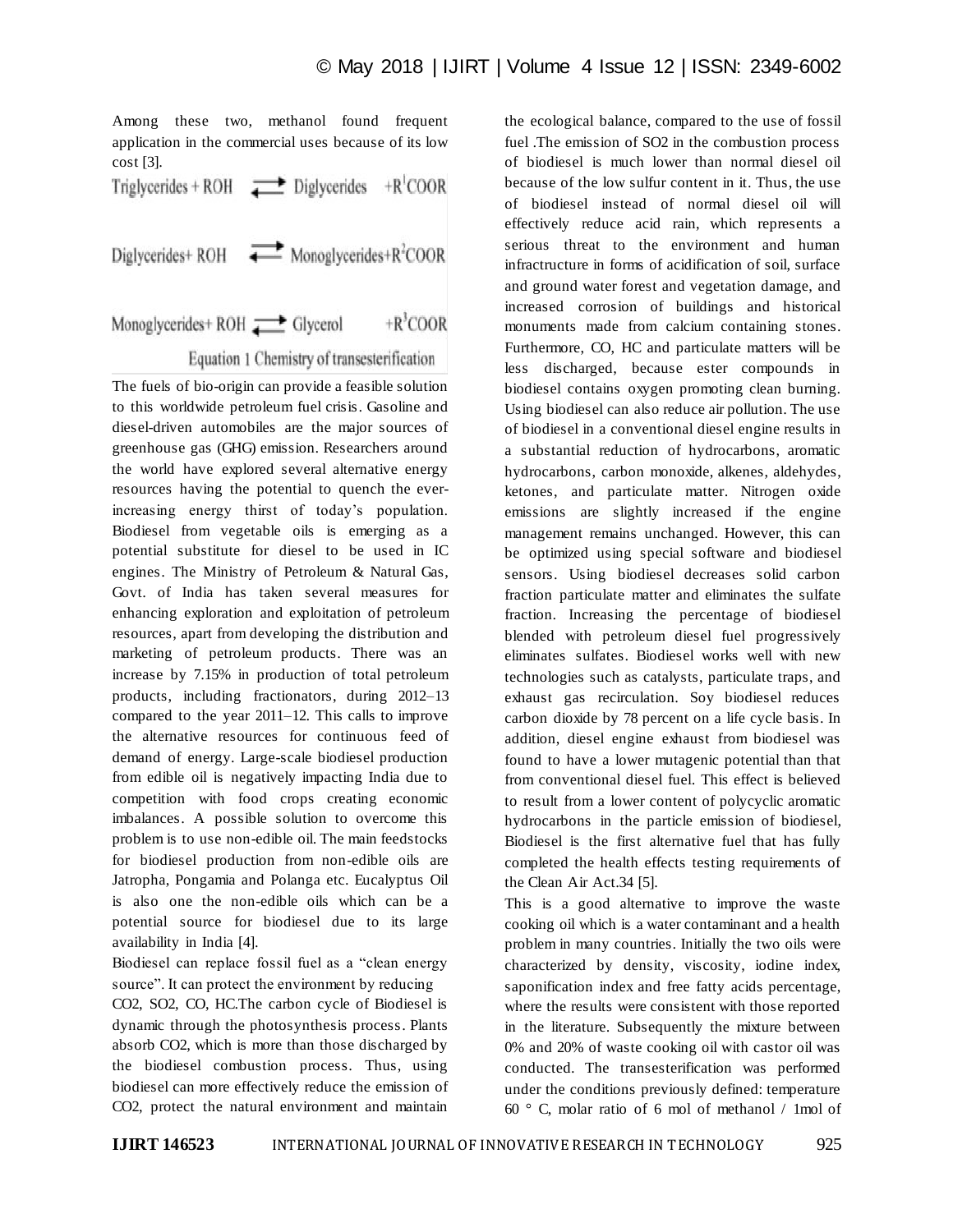oil, catalyst potassium hydroxide (KOH) at 1% w/w with respect to oil. The highest yield was 99% for 85% mixture of castor oil and 15% waste cooking oil, since the results of the other mixtures used were up to 89% yield. The results obtained in gas chromatography showed an average composition of 97.6 of methyl esters. The calorific value was 36,645 J / g for the 85% blends of castor oil and 15% waste cooking oil, it was found that the above mixture was the best of all blends made. Through this work it is concluded that it is possible, from a technical point of view, to use the mixture of castor oil and waste cooking oil for biodiesel production, which can reduce costs in the production of biodiesel from castor oil [6].

This demand promoted the emergence of biofuels among which biodiesel is considered to be the most accepted and best alternative for the depleting energy resources. Many methods like transesterification, BIOX process, super critical process etc., have been employed to produce biodiesel more efficiently from variety of sources like edible oils, non edible oils and algal oil etc. Biodiesel is environment friendly, non toxic, biodegradable, renewable as well as a neat biofuel and hence plays a significant role in meeting the energy demands [7].

There are various types of raw materials are used for production of biodiesel such as Jatropha, Karanja, Moha, Undi, Castor, Jojoba, Cottonseed etc. An nonedible oil seeds and various vegetable oils including Palm oil, Soya bean oil, Sunflower oil, Rapeseed oil and waste vegetable oils. It can be used in diesel engine with no modifications. It is simple to use biodegradable, nontoxic and having low emissions. In India, edible vegetable oils are in short supply and India needs to import 45% of total requirements (600,000 tons) per year, to bridge the gap. Used cooking oil is practically not available, as it is used till the end due to shortage. In many developed countries vegetable oilsare in excess of their local requirements of edible oils. They have to dispose of these oils and converting these to Biodiesel as fuel is best option for them for disposal [8].

# II.EXPERIMENTEL REVIEWS

The *Jatropha curcas* fruits were collected around Tanke in Ilorin and Omu – aran both in Kwara State, Nigeria. The fruits were dried, dehulled to obtain the seed, the seed was separated from the seed coat and dried, undesired impurities were removed by handpicking. The seed was prepared for extraction by grinding using a laboratory mortar and pestle to. The bulk of the oil was extracted using by soaking the grinded seed in a container with petroleum ether and left for 3 days, the extraction process was repeated 3 times for proper extraction. The fossil diesel used was purchase at Mobil Filling Station, Taiwo Road, Ilorin, Kwara State. 450 ml of the oil was pour into the reactor and heated to 450C to improve the oil's mixability with the alcohol. This catalyst concentration level was achieved by dissolving 4.1g of potassium hydroxide (KOH) in 100 ml of the alcohol and the mixture was stirred for twenty minutes to form potassium alkoxide. The resulting solution was added to the oil in the reactor and the entire content was brought to a temperature of 550C and then held at this temperature for an hour. The reactions product mixtures were allowed to separate into phases by standing for eight hours in a separating funnel so as to separate glycerol from the biodiesel. 5 ml of acetic acid was added to the biodiesel followed by washing with water to and was allowed to stand for eight hours in a separating funnel. The denser soapy mixture was carefully drained from the bottom of the separating funnel leaving behind the biodiesel. The biodiesel obtained was dried in an oven at 100°C for 1 hr and the volume determined. Results show the percentage oil yield of Jatropha curcas seed and biodiesel gotten from the oil are 39.7 and 80.2 respectively. The biodiesel yield of the oil is also low and The carbon residue of the biodiesel 0.2% was higher compared to 0.050max documented. This could be due to the contaminant which might have entered the sample during the heating to evaporate the oil. The carbon residue of the diesel fuel from table 4 is higher compared to biodiesel. This implies that diesel fuels will form a higher deposits compared to that of biodiesel in engines [1].

In this review, the processes of biodiesel production by transesterification and factors affecting biodiesel production are also addressed. The process of transesterification brings about drastic change in viscosity of the vegetable oil. The high viscosity component, glycerol, is removed and hence the product has low viscosity like the fossil fuels. The biodiesel produced is totally miscible with mineral diesel in any proportion.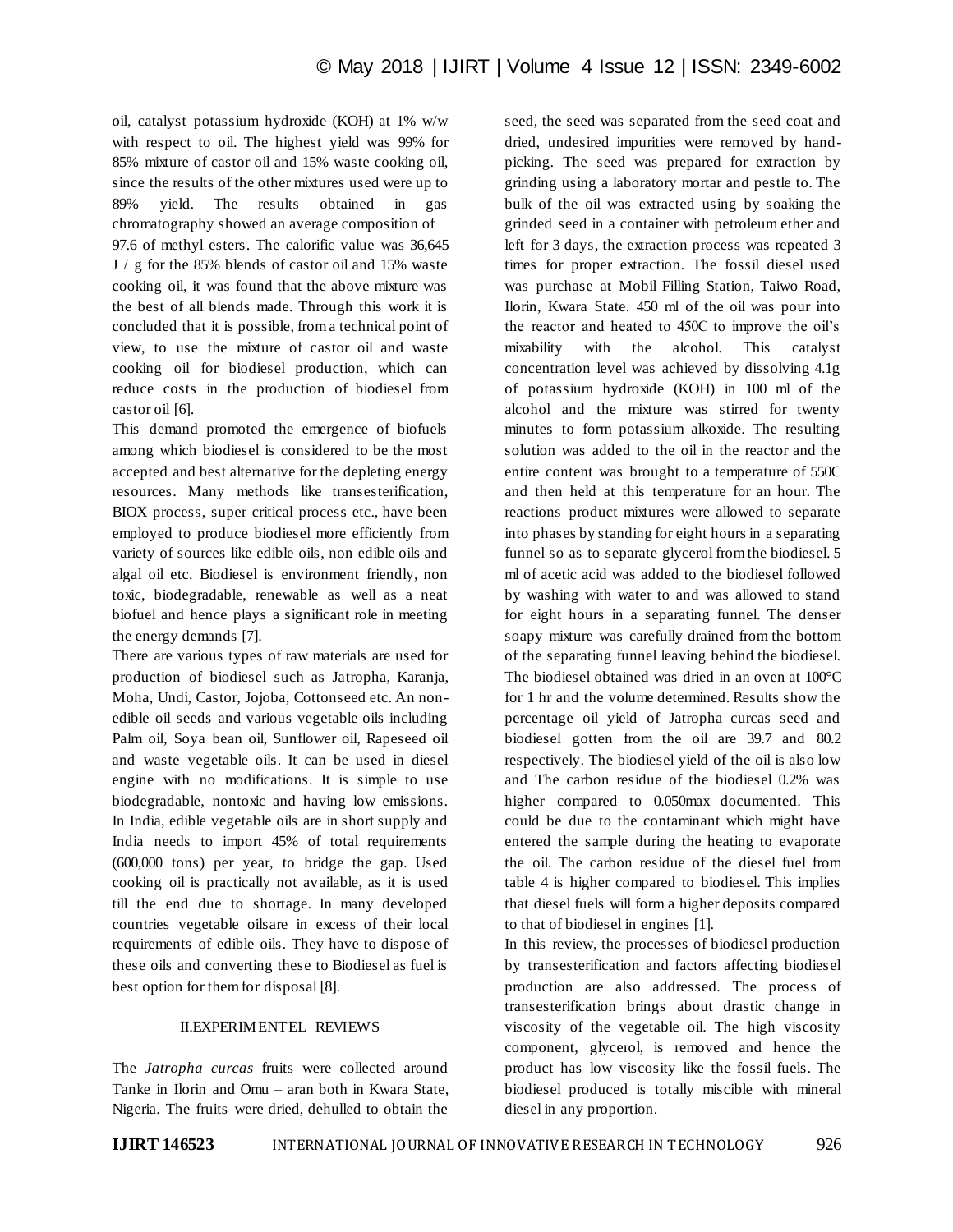

Bio diesel production by transesterification [2]

Flash point of the biodiesel is lowered after transesterification and the cetane number is improved. The yield of biodiesel in the process of transesterification is affected by several process parameters which include; presence of moisture and free fatty acids (FFA), reaction time, reaction temperature, the biodiesel production is strongly affected by parameters such as molar ratio of alcohol, reaction temperature, reaction time and catalyst concentration. Hence, this paper concentrates on the development of economically viable as well as ecofriendly substrates for biodiesel production and briefly discusses the factors that affect the biodiesel production [2].

Biodiesel is an important alternative transportation fuel and it possess properties like renewability, biodegradability, non-toxicity and environmentally friendly benefits. Biodiesel can be produced from different feedstock containing fatty acids such as animal fats, edible oils, non-edible oils, and waste cooking oils and by products of the refining vegetables oils. Transesterification is a commonly employed method for its production. The purpose of this method is to reduce the viscosity of oil or fat using acid or base catalyst in the presence of methanol or ethanol. Transesterification with alkali catalyst (KOH and NaOH) is more economical than acid catalyst and enzyme catalyst. The biodiesel production is strongly affected by parameters such as molar ratio of alcohol, reaction temperature, reaction time and catalyst concentration [3].

In this paper effort has been made to find out feasibility of biodiesel obtained from eucalyptus oil and its impact on diesel engine. Higher viscosity is a major issue while using vegetable oil directly in engine which can be removed by converting it into

biodiesel by the process of transesterification. Various fuel properties like calorific value, flash point and cetane value of biodiesel and biodieseldiesel blends of different proportions were evaluated and found to be comparable with petroleum diesel. The result of investigation shows that Brake Specific Fuel Consumption (BSFC) for two different samples of B10 blend of eucalyptus biodiesel is 2.34% and 2.93% lower than that for diesel. Brake Thermal Efficiency (BTE) for B10 blends was found to be 0.52% and 0.94% lower than that for diesel. Emission characteristics show that Smoke Opacity improves for both samples, smoke is found to be 64.5% and 62.5% cleaner than that of diesel. Out of all blends B10 was found to be a suitable alternative to conventional diesel fuel to control air pollution without much significant effect on engine performance. On comparing both samples, biodiesel prepared from sample A of eucalyptus oil was found to be superior in all aspects of performance and emission [4].

This paper reviews the history and recent developments of Biodiesel, including the different types of biodiesel, the characteristics, processing and economics of Biodiesel industry. The application of biodiesel in automobile industry, the challenges of biodiesel industry development and the biodiesel policy are discussed as well. Biodiesel can replace fossil fuel as a "clean energy source". It can protect the environment by reducing CO2, SO2, CO, HC. The carbon cycle of Biodiesel is dynamic through the photosynthesis . Plants absorb CO2, which is more than those discharged by the biodiesel combustion process. Thus, using biodiesel can more effectively reduce the emission of CO2, protect the natural environment and maintain the ecological balance, compared to the use of fossil fuel. The emission of SO2 in the combustion process of biodiesel is much lower than normal diesel oil because of the low 927ulphur content in it. Thus, the use of biodiesel instead of normal diesel oil will effectively reduce acid rain, which represents a serious threat to the environment and human infractructure in forms of acidification of soil, surface and ground water forest and vegetation damage, and increased corrosion of buildings and historical monuments made from calcium containing stones. Furthermore, CO, HC and particulate matters will be less discharged, because ester compounds in biodiesel contains oxygen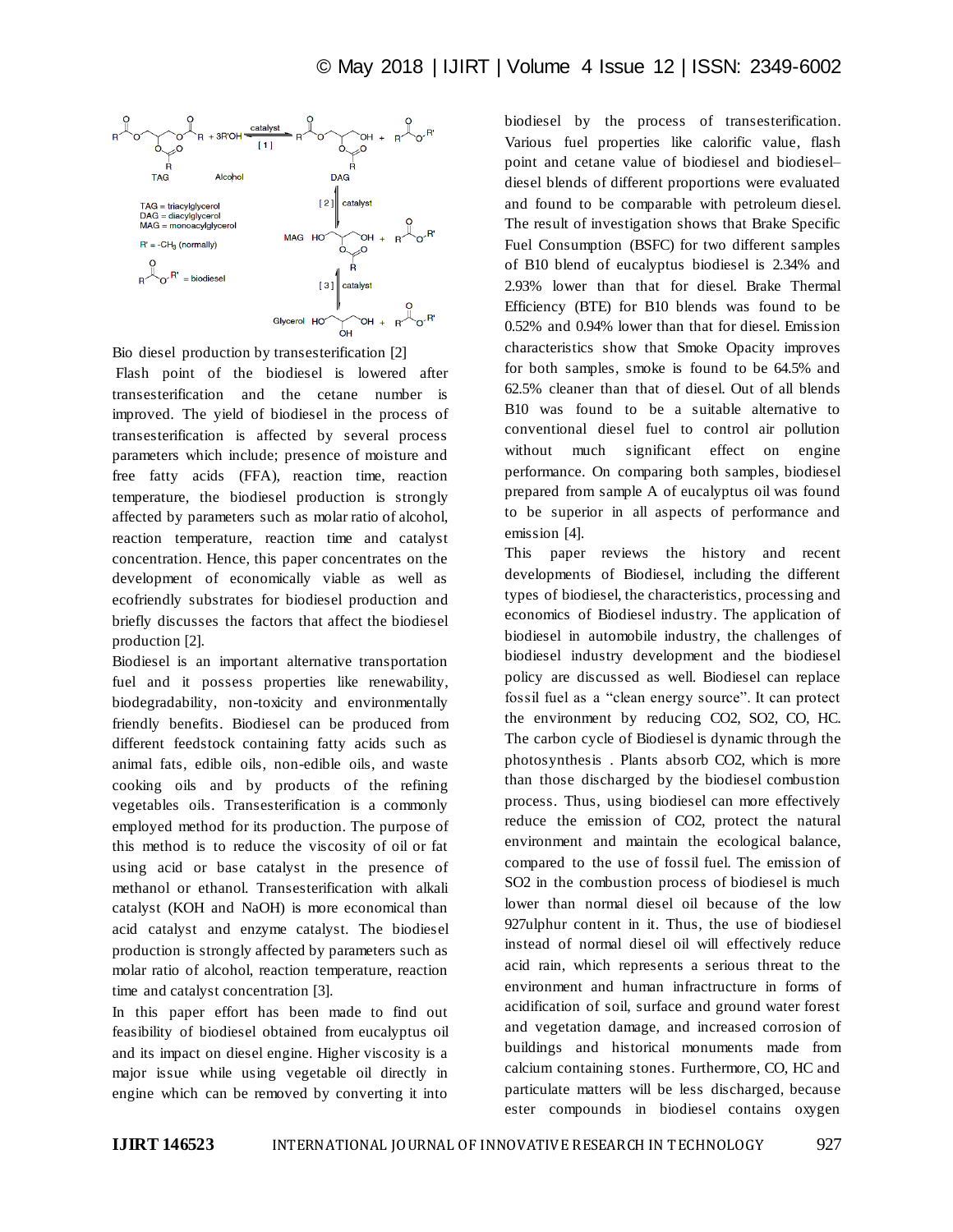promoting clean burning. In conclusion, biodiesel production is set to rise drastically in the coming years. Biodiesel offers the promise of numerous benefits related to energy security, economics, expansion of the agriculture sector and reduction of pollutant emission. Despite its many advantages as a renewable alternative fuel, biodiesel presents a number of problems that must be resolved before it will be more attractive as an alternative to petroleum diesel [5].

In this paper blends containing 0%, 5%, 10%, 15%, 20% and 100% of waste cooking oil in castor oil were trans-esterified to obtain biodiesel. The reactions were performed in duplicate A calorific pump IKA C 2000 (IKA, Ireland) was used for this test. Close to 1 gram samples were weighed and placed in the glass of the pump where combustion takes place. Oxygen is used at a pressure of 350 psi. Biodiesel was obtained from blends of castor oil and waste cooking oil by transesterification. The results obtained in this work showed that the yield, for blends of castor oil with waste cooking oil, were up to 92.66%, being the mixture of 85% castor oil and 15% waste cooking oil that obtained the greater yield (99.89%). In addition the calorific value obtained for this mixture is 36645 J/g being the highest with respect to the other mixtures evaluated and there is no greater difference with respect to the biodiesel obtained entirely from waste cooking oil. In terms of costs it can be said that the castor oil is above the waste cooking oil 70%, and with the blends it reduces the cost of the biodiesel to 30% less compared to if only castor oil were used. With this work, it can be concluded that it is possible to integrate the waste cooking oil into productive processes to obtain biodiesel from castor oil, and reduce the costs of the biodiesel generated. In addition, it will be possible to integrate used cooking oil into a production process without continuing to generate impacts on the environment [6].

Biodiesel feedstocks require some conversions to meet their regulatory standards. Primarily used technologies for the conversion of vegetable oil, microalgal oils and other crops are Using the oil directly, Blending or mixing with petro-diesel, Formation of Micro-emulsion by utilizing alcohol or any solvent, Pyrolysis, Transesterification etc. Among these the most widely used process is transesterification. Biofuels like biodiesel are

renewable, eco-friendly and non-toxic energy. Biodiesel is similar to petroleum diesel in its properties but biodiesel emits very less amount of CO2, 928sulphur and particulates compared to petroleum resources.



Production of biodiesel [7]

It can be produced by a simple transesterification process using acid or base catalyst or enzymes as catalyst. Enzymatic transesterification process using lipases gave high yield of biodiesel but because of the high cost of lipases, enzymatic transesterification is not much followed. But catalytic transesterification has several problems like removal of catalyst and product purification etc., so non catalytic transesterification such as BIOX process, supercritical process have become the most preferable method for biodiesel production [7].

From this paper we can conclude that day by day energy consumption in India increases and the resources of petroleum products are decreases. Hence it is necessary to find out an alternative fuel. The biodiesel is only one fuel that can be replaced to diesel fuel and it can be used in diesel engine with none or very minor engine modification. Biodiesel and diesel fuel blends may prove an alternative option as diesel fuel in the future because they are renewable resources and less polluting. The leading crops for production of biodiesel are palm, jatropha, castor, rapeseed etc. The oil extraction from jatropha is more a compared to other seeds. But in India castor seed is widely available and oil extracted from castor is 48%. So it is effectively used for production of biodiesel in India [8]

### III CONCLUSION